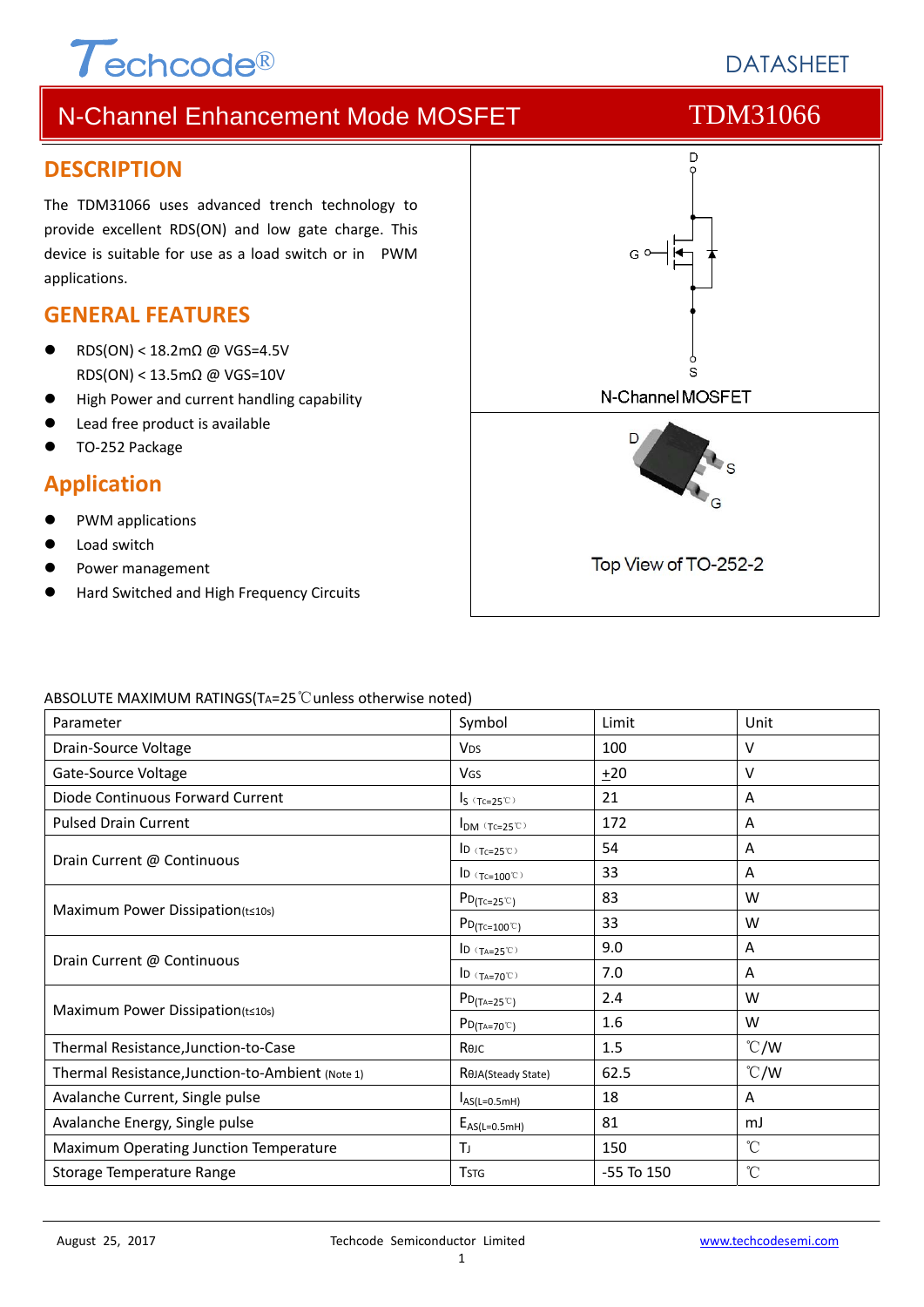

### **ELECTRICAL CHARACTERISTICS (TA=25**℃**unless otherwise noted)**

| Parameter                                 | Symbol                  | Condition                                         | Min                      | Typ                      | Max                      | Unit         |  |  |  |
|-------------------------------------------|-------------------------|---------------------------------------------------|--------------------------|--------------------------|--------------------------|--------------|--|--|--|
| OFF CHARACTERISTICS                       |                         |                                                   |                          |                          |                          |              |  |  |  |
| Drain-Source Breakdown Voltage            | <b>BV<sub>DSS</sub></b> | VGS=0V ID=250µA                                   | 100                      | $\blacksquare$           | $\overline{\phantom{a}}$ | $\vee$       |  |  |  |
| Zero Gate Voltage Drain Current           | <b>IDSS</b>             | VDS=80V,VGS=0V                                    | L.                       | $\overline{\phantom{a}}$ | $\mathbf{1}$             | $\mu$ A      |  |  |  |
| Gate-Body Leakage Current                 | <b>IGSS</b>             | VGS=±20V,VDS=0V                                   | $\bar{\phantom{a}}$      | $\overline{\phantom{a}}$ | ±100                     | nA           |  |  |  |
| <b>ON CHARACTERISTICS (Note 2)</b>        |                         |                                                   |                          |                          |                          |              |  |  |  |
| <b>Gate Threshold Voltage</b>             | VGS(th)                 | VDS=VGS, ID=250µA                                 | $\mathbf{1}$             | $\overline{2}$           | $\overline{3}$           | $\vee$       |  |  |  |
| Drain-Source On-State Resistance          | R <sub>DS</sub> (ON)    | VGS=4.5V, ID=15A                                  | $\overline{a}$           | 14                       | 18.2                     | $m\Omega$    |  |  |  |
|                                           | R <sub>DS</sub> (ON)    | VGS=10V, ID=20A                                   | $\overline{a}$           | 11.2                     | 13.5                     | $m\Omega$    |  |  |  |
| <b>DYNAMIC CHARACTERISTICS (Note3)</b>    |                         |                                                   |                          |                          |                          |              |  |  |  |
| Gate Resistance                           | $R_G$                   | VDS=0V, VGS=0V, F=1.0MHz                          | $\mathbf{r}$             | 1.0                      | $\mathbf{r}$             | Ω            |  |  |  |
| Input Capacitance                         | Ciss                    | VDS=30V, VGS=0V, F=1.0MHz                         | $\overline{\phantom{a}}$ | 1440                     | 1880                     | PF           |  |  |  |
| <b>Output Capacitance</b>                 | Coss                    |                                                   | L.                       | 405                      | $\overline{a}$           | PF           |  |  |  |
| Reverse Transfer Capacitance              | Crss                    |                                                   | $\overline{a}$           | 30                       | L.                       | PF           |  |  |  |
| <b>SWITCHING CHARACTERISTICS (Note 3)</b> |                         |                                                   |                          |                          |                          |              |  |  |  |
| Turn-on Delay Time                        | td(on)                  | VDS=30V, RL=30 $\Omega$ , VGEN=10V, RG=6 $\Omega$ | $\frac{1}{2}$            | 16                       | 29                       | nS           |  |  |  |
| Turn-on Rise Time                         | tr                      | $ID=1A$                                           | $\blacksquare$           | 7                        | 13                       | nS           |  |  |  |
| Turn-Off Delay Time                       | td(off)                 |                                                   | $\overline{a}$           | 38                       | 69                       | nS           |  |  |  |
| <b>Turn-Off Fall Time</b>                 | tf                      |                                                   |                          | 41                       | 74                       | nS           |  |  |  |
| <b>Total Gate Charge</b>                  | Qg                      | VDS=50V,ID=20A,VGS=10V                            | $\blacksquare$           | 28                       | 40                       | nC           |  |  |  |
| Gate-Source Charge                        | Qgs                     |                                                   | $\overline{a}$           | 4.8                      | $\overline{\phantom{a}}$ | nC           |  |  |  |
| Gate-Drain Charge                         | Qgd                     |                                                   | $\overline{a}$           | 5.8                      | $\overline{a}$           | nC           |  |  |  |
| Body Diode Reverse Recovery Time          | <b>Trr</b>              | IF=20A, $dl/dt=100A/\mu s$                        | $\blacksquare$           | 45                       | $\Box$                   | nS           |  |  |  |
| Body Diode Reverse Recovery Charge        | Qrr                     |                                                   | $\overline{\phantom{a}}$ | 86                       | $\blacksquare$           | nC           |  |  |  |
| DRAIN-SOURCE DIODE CHARACTERISTICS        |                         |                                                   |                          |                          |                          |              |  |  |  |
| Diode Forward Voltage (Note 2)            | <b>V<sub>SD</sub></b>   | VGS=0V,Is=2A                                      |                          | 0.8                      | 1.3                      | $\mathsf{V}$ |  |  |  |

NOTES:

1. Pulse width limited by max. junction temperature.

2. Pulse Test: Pulse Width  $\leq 300$ μs, Duty Cycle  $\leq 2\%$ .

3. Guaranteed by design, not subject to production testing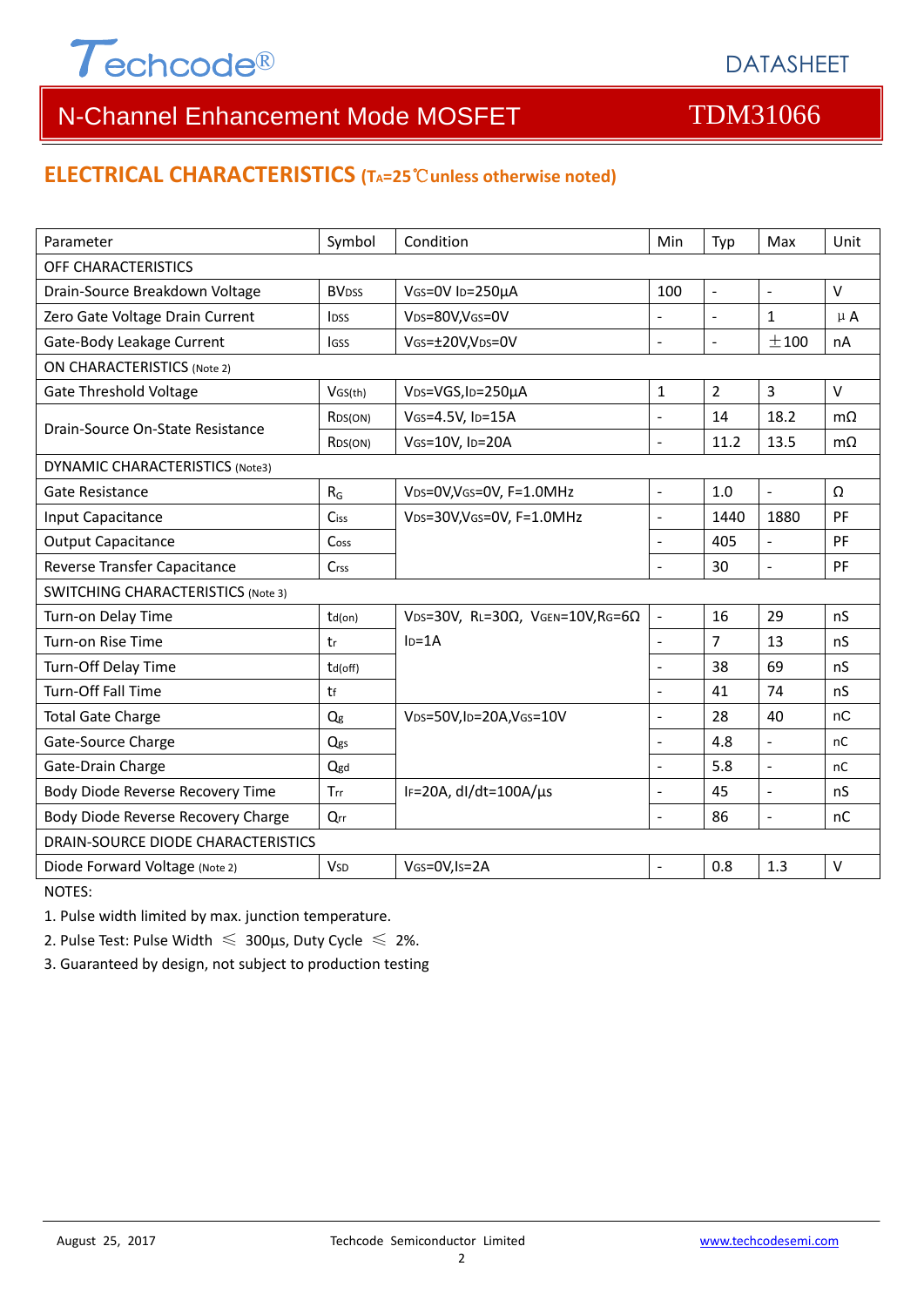

# **Typical Operating Characteristics**



**Safe Operation Area** 



V<sub>DS</sub> - Drain - Source Voltage (V)



T<sub>j</sub>-Junction Temperature

**Thermal Transient Impedance** 



Square Wave Pulse Duration (sec)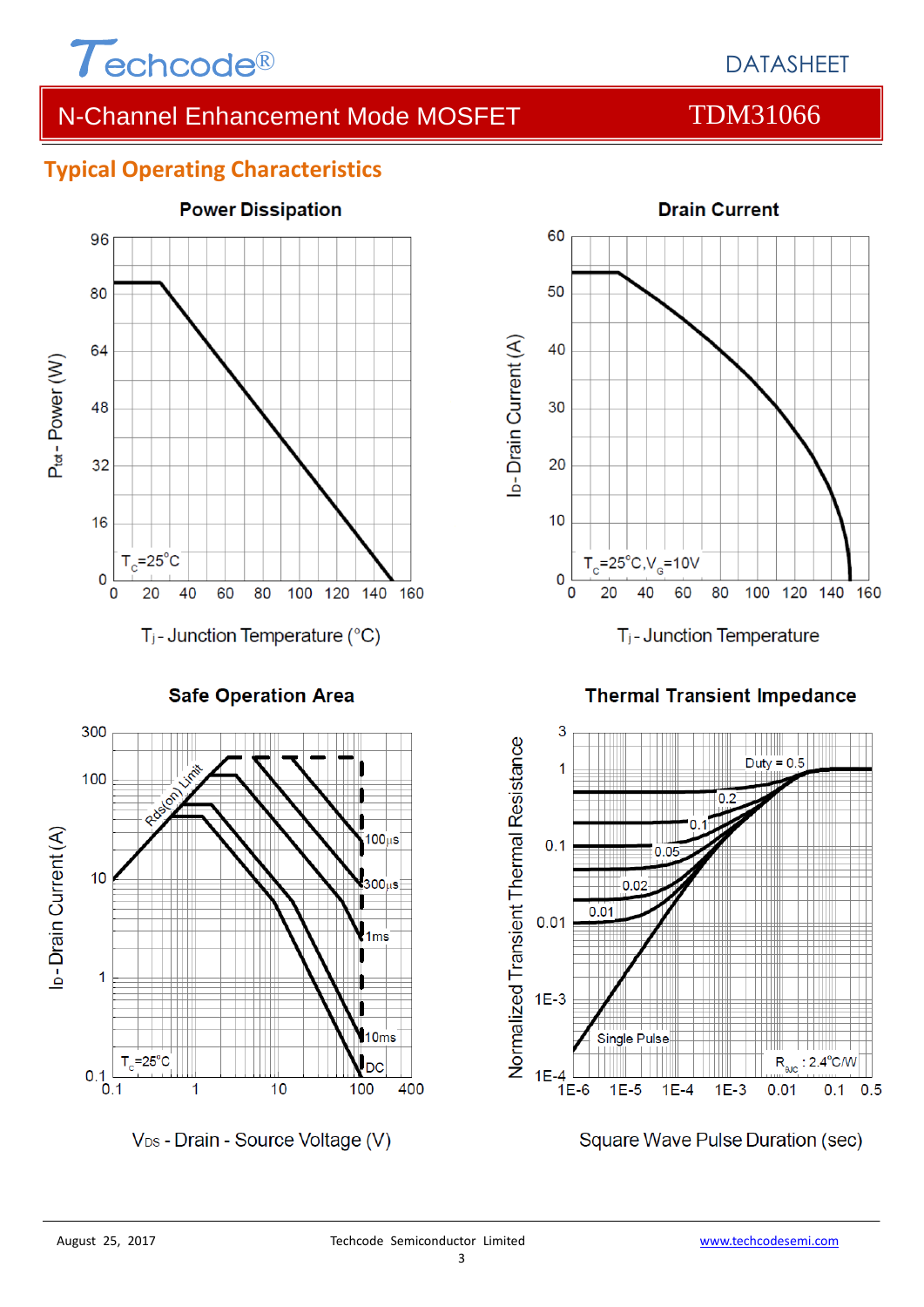

# DATASHEET

# N-Channel Enhancement Mode MOSFET TDM31066

**Drain-Source On Resistance** 

# **Typical Operating Characteristics (Cont.)**



#### **Output Characteristics**



I<sub>D</sub>-Drain Current (A)

### **Gate Threshold Voltage**

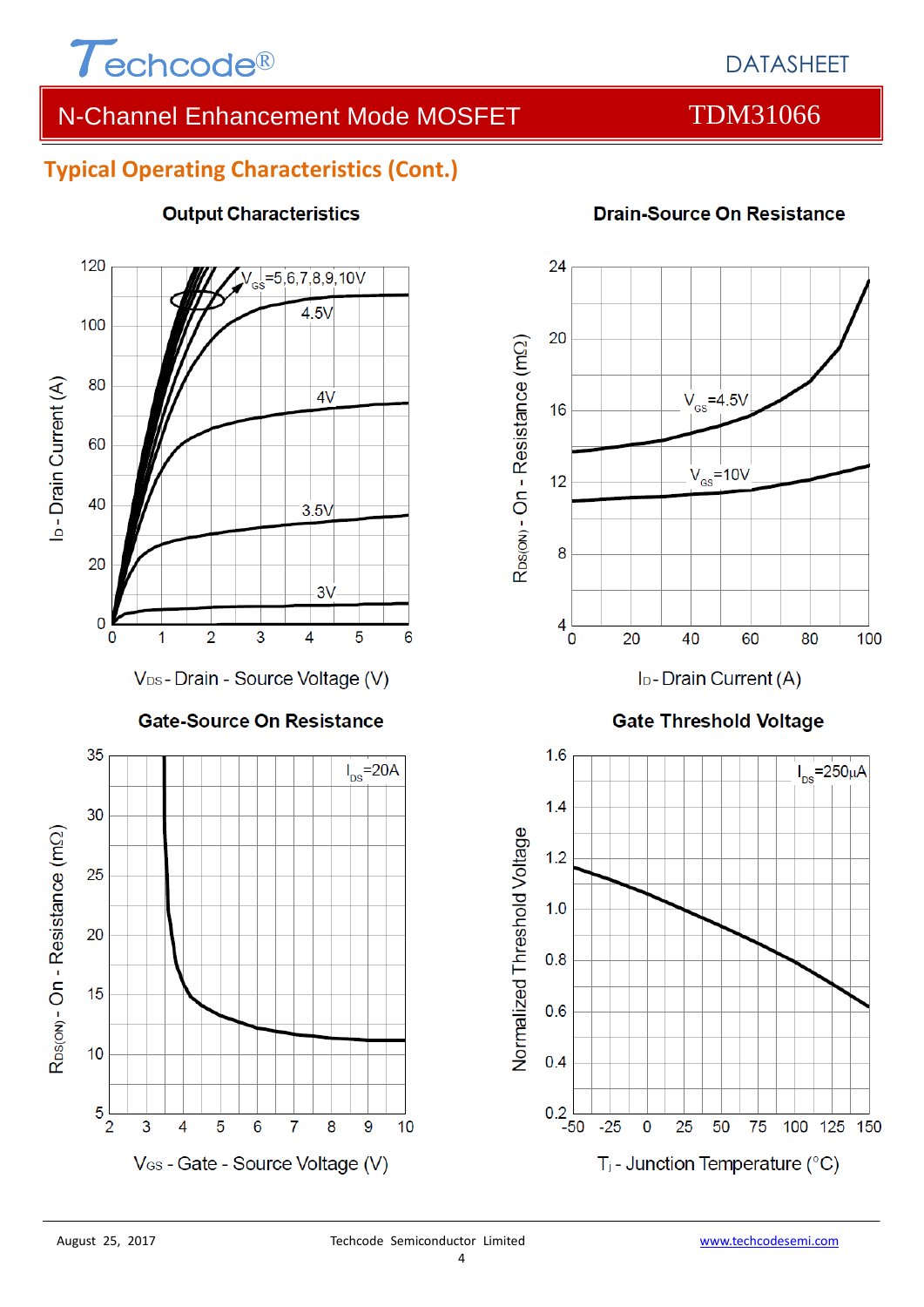

### **Typical Operating Characteristics (Cont.)**



#### **Drain-Source On Resistance**



#### **Source-Drain Diode Forward**

#### **Gate Charge**

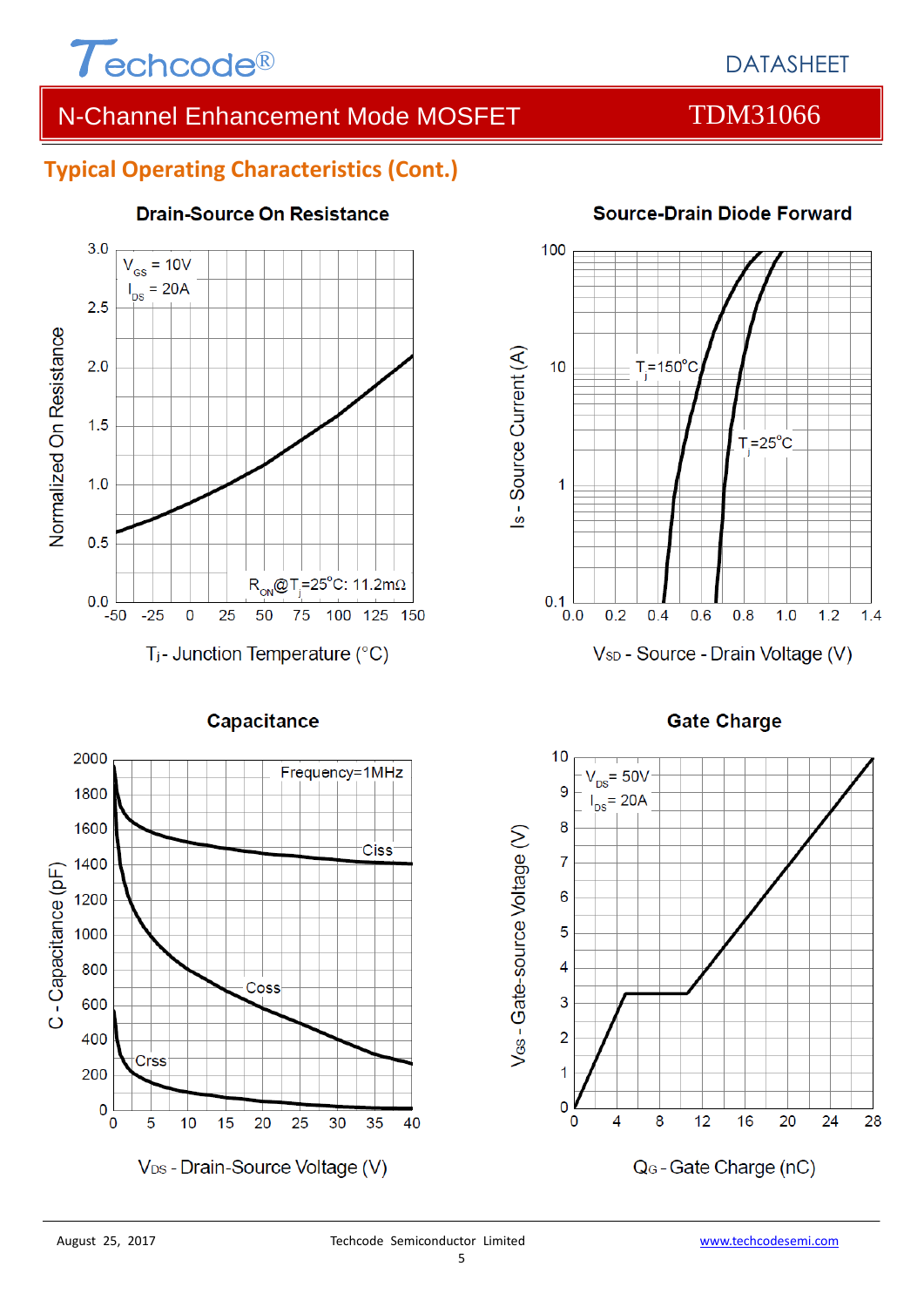

DATASHEET

# **Package Information**

#### TO252 Package



| ş              | TO-252-2           |             |               |           |  |  |
|----------------|--------------------|-------------|---------------|-----------|--|--|
| p<br>B         | <b>MILLIMETERS</b> |             | <b>INCHES</b> |           |  |  |
|                | MIN.               | MAX.        | MIN.          | MAX.      |  |  |
| A              | 2.18               | 2.39        | 0.086         | 0.094     |  |  |
| A1             |                    | 0.13        |               | 0.005     |  |  |
| b              | 0.50               | 0.89        | 0.020         | 0.035     |  |  |
| b3             | 4.95               | 5.46        | 0.195         | 0.215     |  |  |
| c              | 0.46               | 0.61        | 0.018         | 0.024     |  |  |
| c2             | 0.46               | 0.89        | 0.018         | 0.035     |  |  |
| D              | 5.33               | 6.22        | 0.210         | 0.245     |  |  |
| D <sub>1</sub> | 4.57               | 6.00        | 0.180         | 0.236     |  |  |
| E              | 6.35               | 6.73        | 0.250         | 0.265     |  |  |
| E <sub>1</sub> | 3.81               | 6.00        | 0.150         | 0.236     |  |  |
| e              | 2.29 BSC           |             | 0.090 BSC     |           |  |  |
| н              | 9.40               | 10.41       | 0.370         | 0.410     |  |  |
| L              | 0.90               | 1.78        | 0.035         | 0.070     |  |  |
| L <sub>3</sub> | 0.89               | 2.03        | 0.035         | 0.080     |  |  |
| L4             | ۰                  | 1.02        | ۰             | 0.040     |  |  |
| θ              | О°                 | $8^{\circ}$ | $0^{\circ}$   | $8^\circ$ |  |  |

Note: Follow JEDEC TO-252.

#### **RECOMMENDED LAND PATTERN**



UNIT: mm